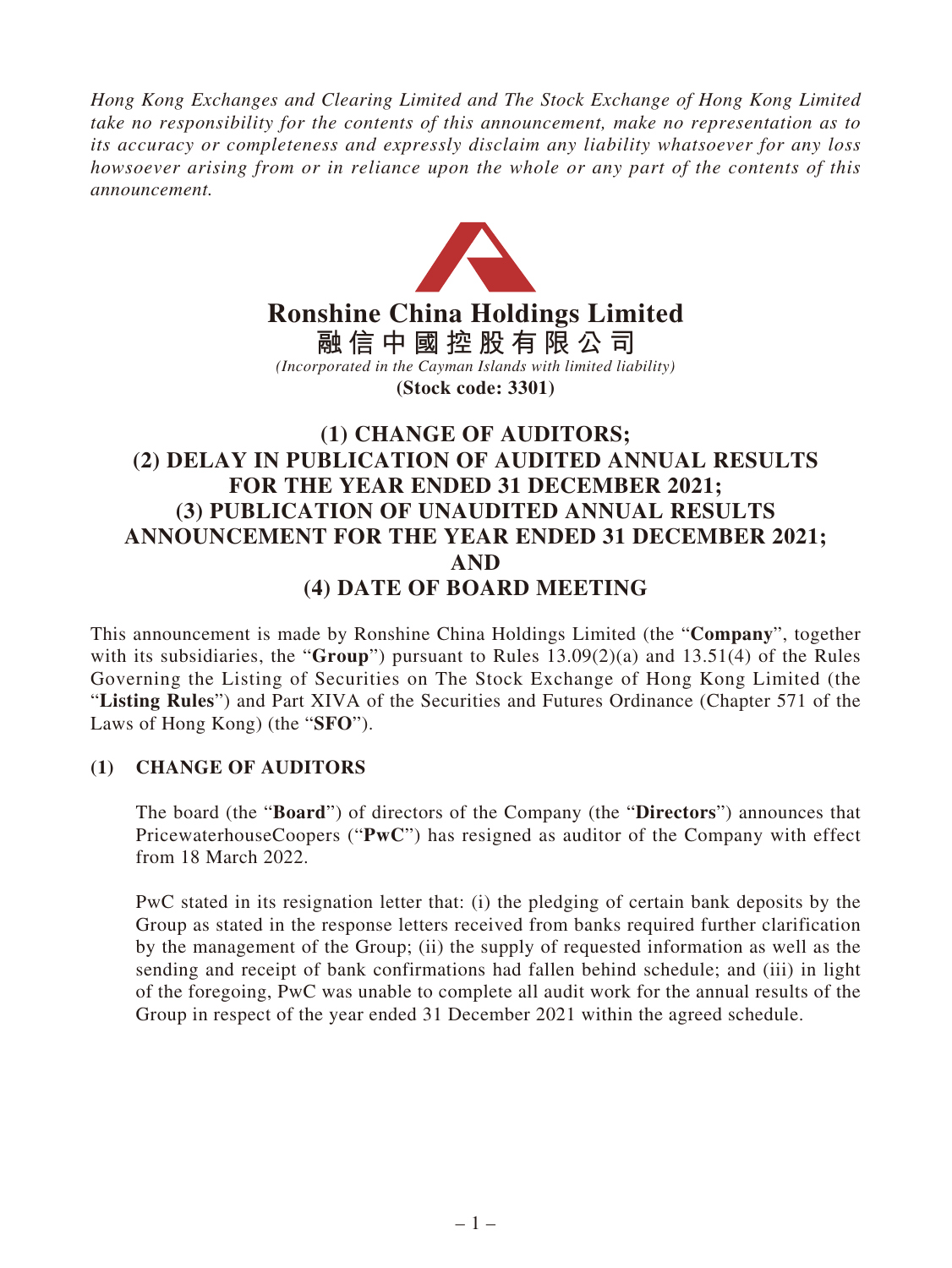Due to the recent outbreak of the novel coronavirus disease (COVID-19) pandemic in the PRC, the Group's financial reporting and audit process have been adversely affected, and the Group is unable to negotiate and agree with PwC on the adjustments to the total audit fee nor for a mutually acceptable timetable to complete the audit for the Group's annual results for the year ended 31 December 2021. The Board believes that it is in the best interest of the Company and its shareholders to move forward and complete the audit as soon as practicable, and hence the Board resolved to suggest PwC to resign as auditor so that the Company may engage another qualified external auditor to complete the audit as soon as practicable. After due and careful consideration, PwC agreed to resign as auditor of the Company with effect from 18 March 2022.

Save as disclosed above, the Board is not aware of any matter in connection with PwC's resignation that needs to be brought to the attention of the shareholders or creditors of the Company.

The Board would like to express its sincere gratitude to PwC for its professional and quality services rendered to the Company for the past years.

The Board is in the process of appointing a new auditor (the "**New Auditor**") to fill the casual vacancy following the resignation of PwC and to hold office until the conclusion of the next annual general meeting of the Company. The Company will make an announcement when such appointment is made.

# **(2) DELAY IN PUBLICATION OF AUDITED ANNUAL RESULTS FOR THE YEAR ENDED 31 DECEMBER 2021**

Pursuant to Rule 13.49(1) of the Listing Rules, the Company is required to publish an announcement in relation to the Group's preliminary results in respect of the financial year ended 31 December 2021 (the "**2021 Annual Results**") not later than three months after the end of the financial year of the Company, i.e. on or before 31 March 2022. Under Rule 13.49(2) of the Listing Rules, the preliminary announcement in relation to the 2021 Annual Results shall be based on the Company's consolidated financial statements for the financial year ended 31 December 2021 which have been agreed with the Company's auditor.

Due to the change of auditors as well as the impact of the novel coronavirus disease (COVID-19) pandemic in the PRC which restricts the Group's ability to gather necessary documents on a timely basis, the Company does not anticipate being able to complete the necessary procedures in order for the Company to finalize its audited consolidated financial statements for the financial year ended 31 December 2021 by 31 March 2022.

As a result, the Company is unable to publish the 2021 Annual Results by 31 March 2022 based on the Company's consolidated financial statements for the year ended 31 December 2021 which shall have been agreed with the New Auditor.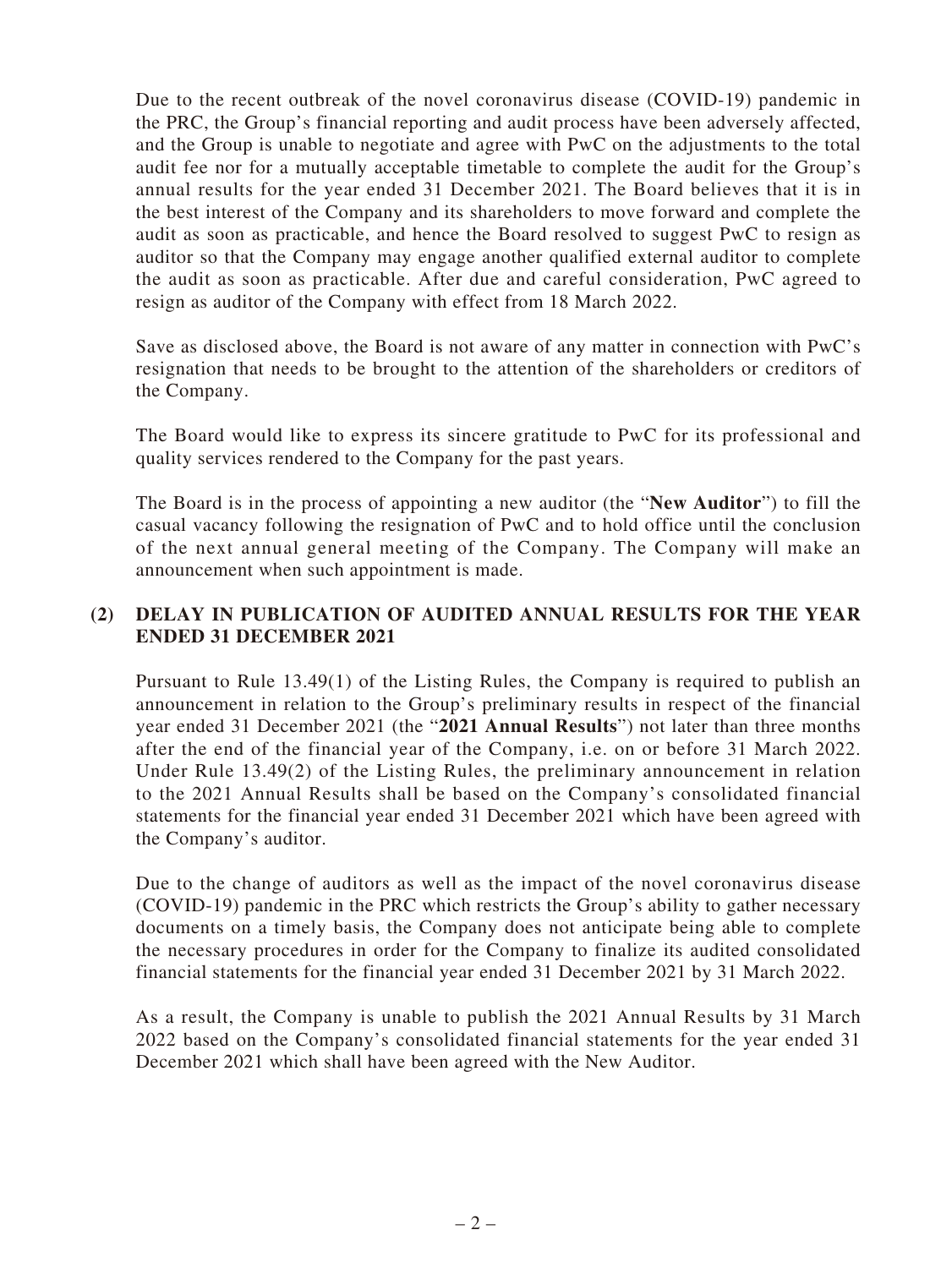### **(3) PUBLICATION OF UNAUDITED ANNUAL RESULTS ANNOUNCEMENT FOR THE YEAR ENDED 31 DECEMBER 2021**

Rule 13.49(3) of the Listing Rules provides that where an issuer is unable to issue its preliminary results in accordance with Rules 13.49(1) and (2) of the Listing Rules, it must announce, so far as the information is available, results for the financial year based on the financial results which have yet to be agreed with the auditors.

In order to keep the shareholders of the Company and potential investors informed of the Group's business operation and financial position, the Board announces that the unaudited consolidated annual results of the Company for the year ended 31 December 2021 (the "**2021 Unaudited Annual Results**") will be issued on 31 March 2022 which will have been reviewed by the audit committee of the Company. The 2021 Unaudited Annual Results will be based on financial results which have yet to be agreed with the New Auditor.

The Company will cooperate with the New Auditor to complete their audit work as soon as practicable. Following the completion of the audit by the New Auditor, the Company will publish an announcement containing the audited 2021 Annual Results and despatch the annual report for the year ended 31 December 2021 as soon as practicable.

The Company will make further announcement(s) to provide updates on the above matters as and when appropriate in accordance with the Listing Rules and the SFO.

### **(4) DATE OF BOARD MEETINGS**

A Board meeting is scheduled to be held on Thursday, 31 March 2022 for the purpose of reviewing and approving the publication of the 2021 Unaudited Annual Results based on the consolidated management accounts of the Company for the year ended 31 December 2021.

A further meeting of the Board is expected to be held after completion of the audit by the New Auditor for the purpose of, among others, (i) considering and approving the audited 2021 Annual Results and its publication, and (ii) considering the recommendation for payment of a final dividend, if any. The Company will make further announcement(s) in accordance with Rule 13.43 of the Listing Rules as and when appropriate.